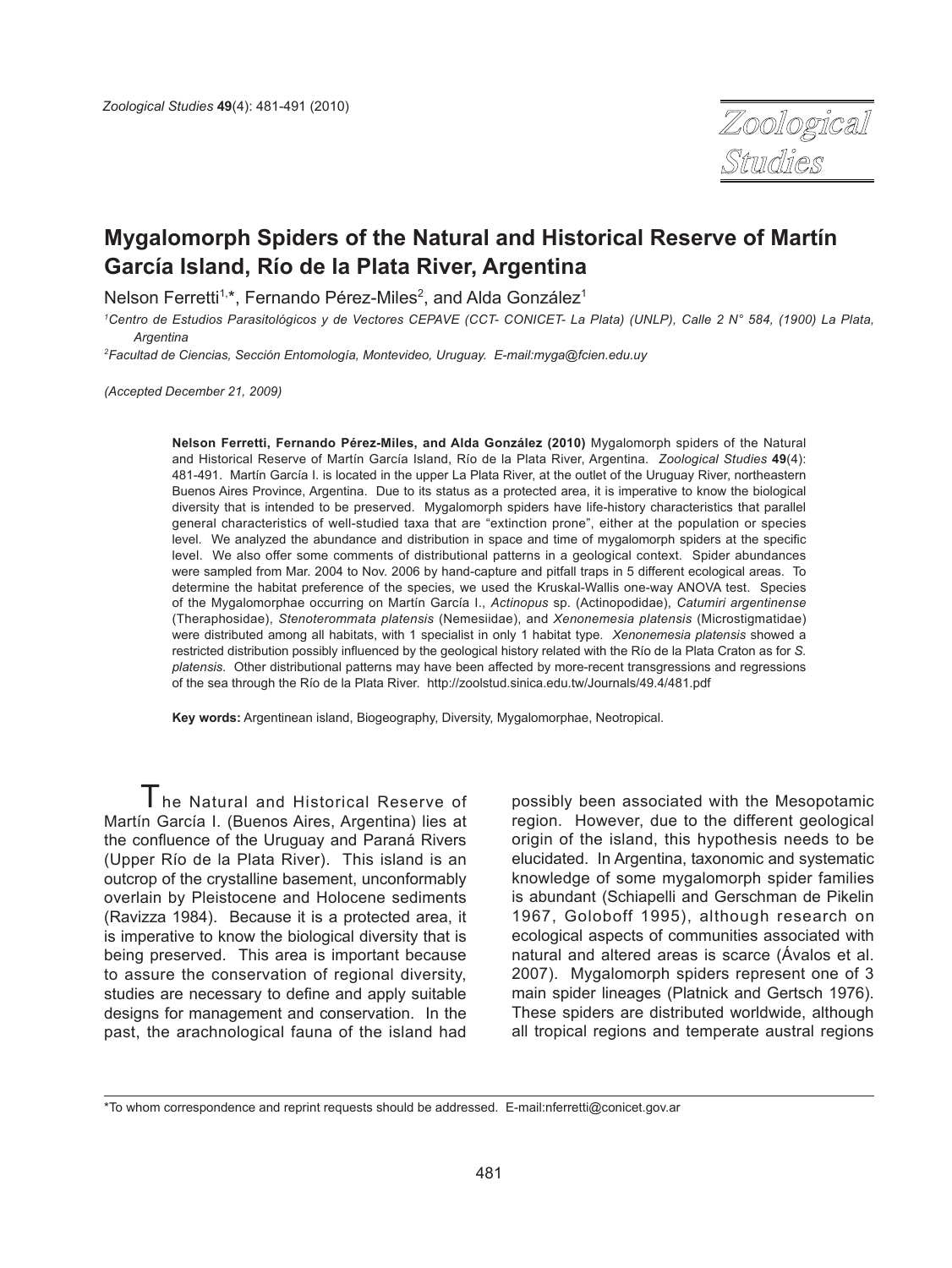of South America, southern Africa, and Australasia are centers of spider genetic diversity (Raven 1985, Platnick 2009). They are well represented in the Neotropical region, although the ecology and natural history were mainly studied in the Neartic (Baerg 1958, Minch 1979, Coyle and O'Shear 1981) and Australian regions (Main 1987, Jackson and Pollard 1990, Kotzman 1990). One study regarding ecological aspects of mygalomorphs in the Neotropical region is that of Pérez-Miles et al. (1993).

Mygalomorphs possess life-history traits that markedly differ from other spiders. For example, some species live for 15-30 yr and require 5-6 yr to reach reproductive maturity (Main 1978). They are habitat specialists and females are sedentary (Main 1987, Coyle and Icenogle 1994). These life-history traits promote geographic fragmentation over space and time, resulting in a large number of taxa that have small geographic distributions (Bond et al. 2006). Overall, this combination of life-history characteristics parallels general characteristics of well-studied taxa that are "extinction prone", either at the population or species level (McKinney 1997, Purvis et al. 2000). Herein, we present an assessment of the abundance and spatial distribution of mygalomorph spiders at the Natural and Historic Reserve Martín García I. and test the possible habitat preferences of the species on the island. In agreement with the available information, this is the 1st study to provide ecological data for some of the Argentinean Mygalomorphae. Our 2nd goal was to comprehend the distributional patterns in a geological context, considering the origin of the island, in order to clarify the relationship of the fauna on the island with those of zones having similar geological origins.

#### **MATERIALS AND METHODS**

#### **Study area**

The study area is located in the upper La Plata River, at the outlet of the Uruguay River, northeastern Buenos Aires Province, Argentina (34°11'25"S; 58°15'38"W). Martín García I. is 37.5 km from the Argentinean coast, 3.5 km from the Uruguayan coast, and 46 km in a straight line from the city of Buenos Aires. It has a subrectangular shape and is elongated in a northsouth orientation, a design possibly controlled by the structure of the crystalline basement. The island comprises an area of 168 ha and constitutes the most elevated portion of the deltaic environment in the La Plata River (25 m above sea level) (Dalla Salda 1981). The most elevated zone of the island is completely urbanized (Lahitte and Hurrell 1997). Five different ecological areas are recognized (Fig. 1) on the basis of physiognomic aspects of the vegetation (Lahitte and Hurrell 1997): jungle (J), shore forest (SF), sandy xerophilous forest (SXF), airport xerophilous forest (AXF), and sandy (S). The jungle is characterized by a complex forest with more than 1 arboreal stratum (*Cytharexylum montevidense*, *Terminalia australis*, and *Senna corymbosa*) and abundant epiphyte plants, climbing plants, and lianas (*Tillandsia aeranthos*, *Vigna luteola*, *Ipomoea alba*, *Macfadyena unguiscati*, *Smilax campestris* and *Lanicera japonica*). The shore jungles are marginal or in galleries because of their proximity to riverbanks. The shore forest has some tree species such *Sesbania punicea* and *Senna corymbosa* with many shrubs (*Phyllantus sellowianus*). In the lower stratum, a thick grass sometimes appears with small shore herbs (*Nierenbergia repens* and *Zephirantes candida*). The sandy xerophilous forest and airport



**Fig. 1.** Map showing ecological areas on Martín García I.  $\bullet$ , Jungle (J);  $\star$ , shore forest (SF);  $\blacktriangledown$ , sandy xerophilous forest (SXF);  $\bullet$ , airport xerophilous forest (AXF);  $\blacktriangle$ , sandy (S).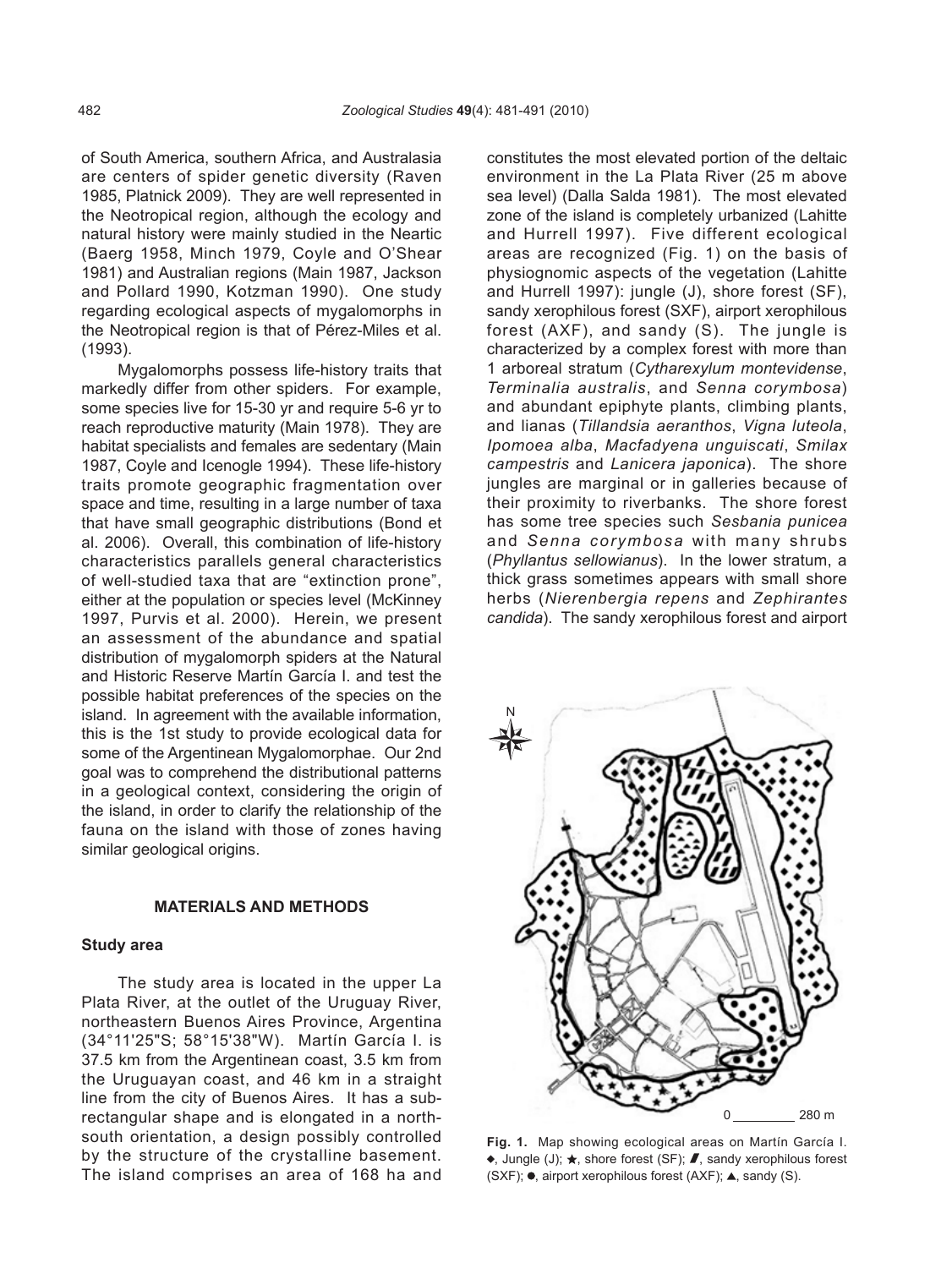xerophilous forest generally have trees of the same sizes (*Erytrhrina crista-galli*, *Salix humboldiana*, *Tessaria integrifolia*, and *Fagara hyemalis*) and an understory formed by shrubs and different kind of herbs (*Pavonia*, *Abutilon*, *Thelypteris riograndensis*, *Zephyranthes candida*, and *Trifoluim repens*). Finally the sandy area is located in the north of the island in the middle of a plain that ends at the river level. It consists of 3 dunes of sands of uncertain origin. The characteristic vegetation comprises some trees such *Sesbania punicea* and many shrubs (*Sebastiania schottiana* and *Cephalanthus glabratus*). The study areas where the pitfall traps and hand captures were made in each ecological area are shown in figure 2. The average monthly temperature and rainfall changes during the study period are presented in figures 3 and 4.

### **Spider sampling and identification**

Samplings were carried every 2 mo between Mar. 2004 and Nov. 2006. Each hand capture per site was performed during 2 uninterrupted hours in the daytime, with 2 collectors looking under rocks, logs, and dung (cryptozoic habitat). Pitfall traps consisted of cylindrical plastic cups of 10 cm in diameter and 15 cm high (Churchill

0 280 m N

**Fig. 2.** Map showing sampling sites on Martín García I.

and Arthur 1999), placed every 4 m along each transect (straight line of 12 m), for a total of 4 traps per transect and site. Traps were filled with 300 ml of the preservative liquid ethylene glycol (1, 2-ethanediol) which was refilled every 45-60 d. This preservative liquid did not dry after 60 d of exposure as do other liquids such as ethanol. The total number of samples was 72 per method and area. Spiders were identified at the species level following Raven (1985), Goloboff (1995), and Guadanucci (2004). *Actinopus* sp.1 constitutes the only morphospecies that could not be identified at the species level. Voucher specimens are deposited in Centro de estudios Parasitológicos y de Vectores (CEPAVE) La Plata, Argentina.

#### **Analysis**

To perform the habitat preference analysis we used the Kruskal-Wallis one-way analysis of variance (ANOVA) test to compare relative abundances among the 5 types of habitat. STATISTICA (StatSoft 2008) trial vers. 8.0 was used for the statistical analyses. Distribution maps for each species were made using DIVA-GIS (Annapurna) vers. 6.0.3 (CIP 2007, http://www. diva-gis.com).



**Fig. 3.** Average monthly temperature of Martín García I.



**Fig. 4.** Rainfall amounts at Martín García I.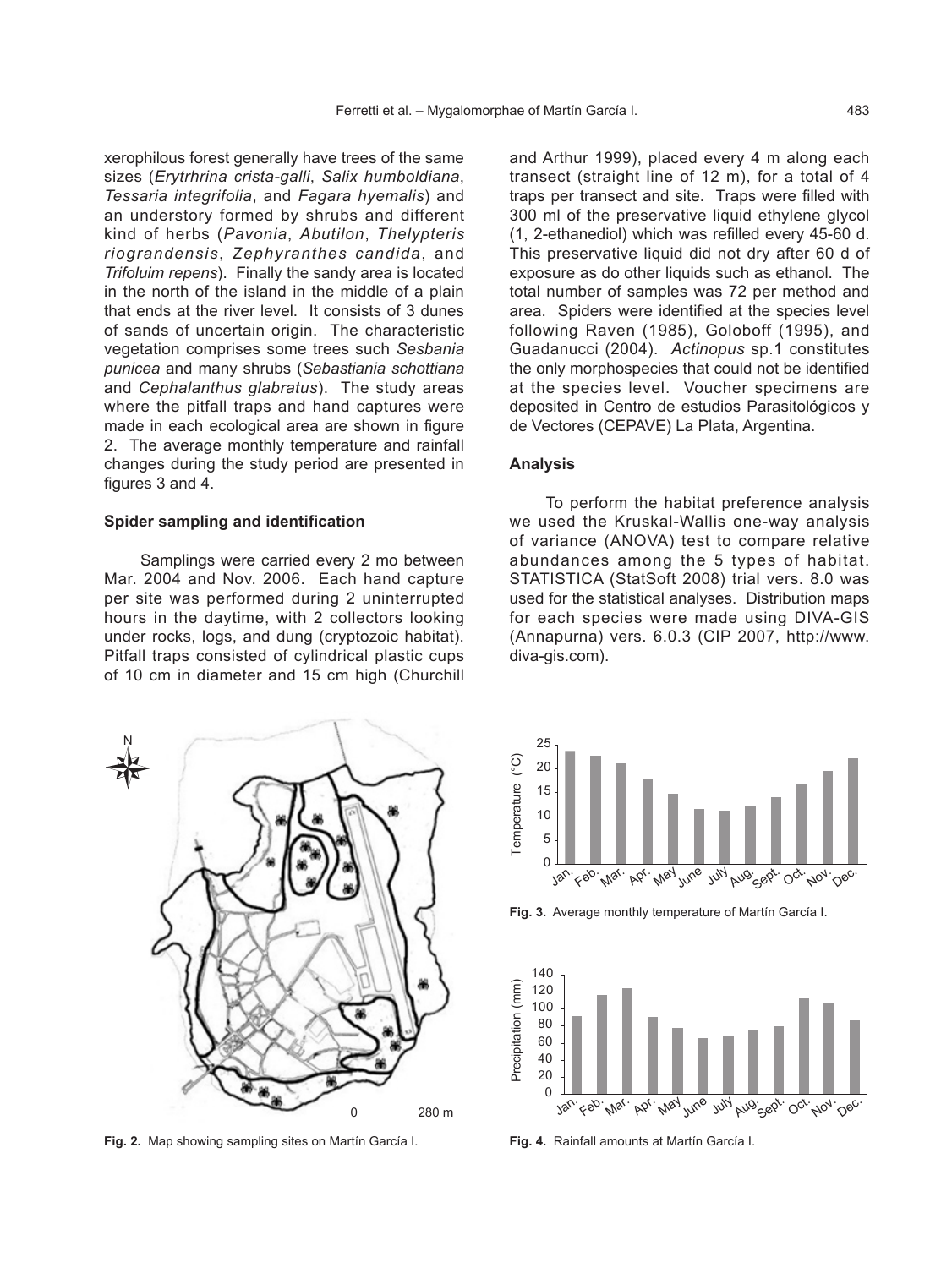## **RESULTS**

## **Taxonomic composition and demographic structure**

In total, 402 individuals of the Mygalomorphae were collected on Martín García I. We found 4 species in the studied area, belonging to 4 families represented by unique species: *Actinopus* sp.1 of the Actinopodidae; *Stenoterommata platensis*  Holmberg, 1881 of the Nemesiidae; *Xenonemesia platensis* Goloboff, 1989 of the Microstigmatidae, and *Catumiri argentinense* (Mello-Leitão 1941) of the Theraphosidae. The absolute and relative frequencies of individuals collected manually and with pitfall traps are shown in table 1. With handcapture, juveniles prevailed over adults, but with pitfall trapping, adults (97.15%) were much more frequent than juveniles. Males were more frequent in pitfall traps constituting 89.12% of the total, females at 8.03%, and juveniles at 2.85%.

#### **Phenology**

The highest activity for males of *Actinopus*  sp.1 was recorded in Apr. 2004 (beginning of fall, Fig. 5A) and Mar. 2005 (end of summer, Fig. 5B). Males were recorded during months of medium temperatures (Fig. 3) and highest values of precipitation (Fig. 4). No individuals were recorded in 2006. Females were less abundant, with 2 individuals captured during Oct.-Dec. 2004 (in spring) (Fig. 5A) and 3 juveniles in the same period. Only 1 male *C. argentinense* was collected in Apr. 2004 (beginning of fall, Fig. 6). Females and juveniles occurred during the same period (Fig. 6). Males of *S. platensis* were clearly present during Dec. 2004 (Fig. 7A), Feb. 2005 (Fig. 7B), and Jan. 2006 (Fig. 7C) corresponding to summer in the Southern Hemisphere with the highest



**Fig. 5.** *Actinopus* sp.1. Phenology, based on the specimen activity (individuals/month).



**Fig. 6.** *Catumiri argentinense*. Phenology, based on specimen activity (individuals/month) during 2004.

**Table 1.** Absolute and relative frequencies of individuals collected by hand-capture and pitfall traps. M, males; F, females; J, Juveniles; T, total

|                          | Hand-capture |    |          |    | Pitfall traps |       |          |      |     |         |
|--------------------------|--------------|----|----------|----|---------------|-------|----------|------|-----|---------|
|                          | M            | F  | J        |    | $(\% )$       | M     | F        | J    |     | $(\% )$ |
| Catumiri argentinense    |              | 2  | 6        | 9  | 56.25         | 0     | 0        | 0    | 0   | 0       |
| Actinopus sp.1           | 2            | 2  | 3        |    | 43.75         | 6     | $\Omega$ | 0    | 6   | 1.55    |
| Stenoterommata platensis | 0            | 0  | $\Omega$ | 0  | 0             | 112   | 20       | 6    | 138 | 35.75   |
| Xenonemesia platensis    | 0            | 0  | 0        | 0  | 0             | 226   | 11       | 5    | 242 | 62.7    |
| Total                    | 3            | 4  | 9        | 16 |               | 344   | 31       | 11   | 386 |         |
| Percent (%)              | 18.75        | 25 | 56.25    |    | 100           | 89.12 | 8.03     | 2.85 |     | 100     |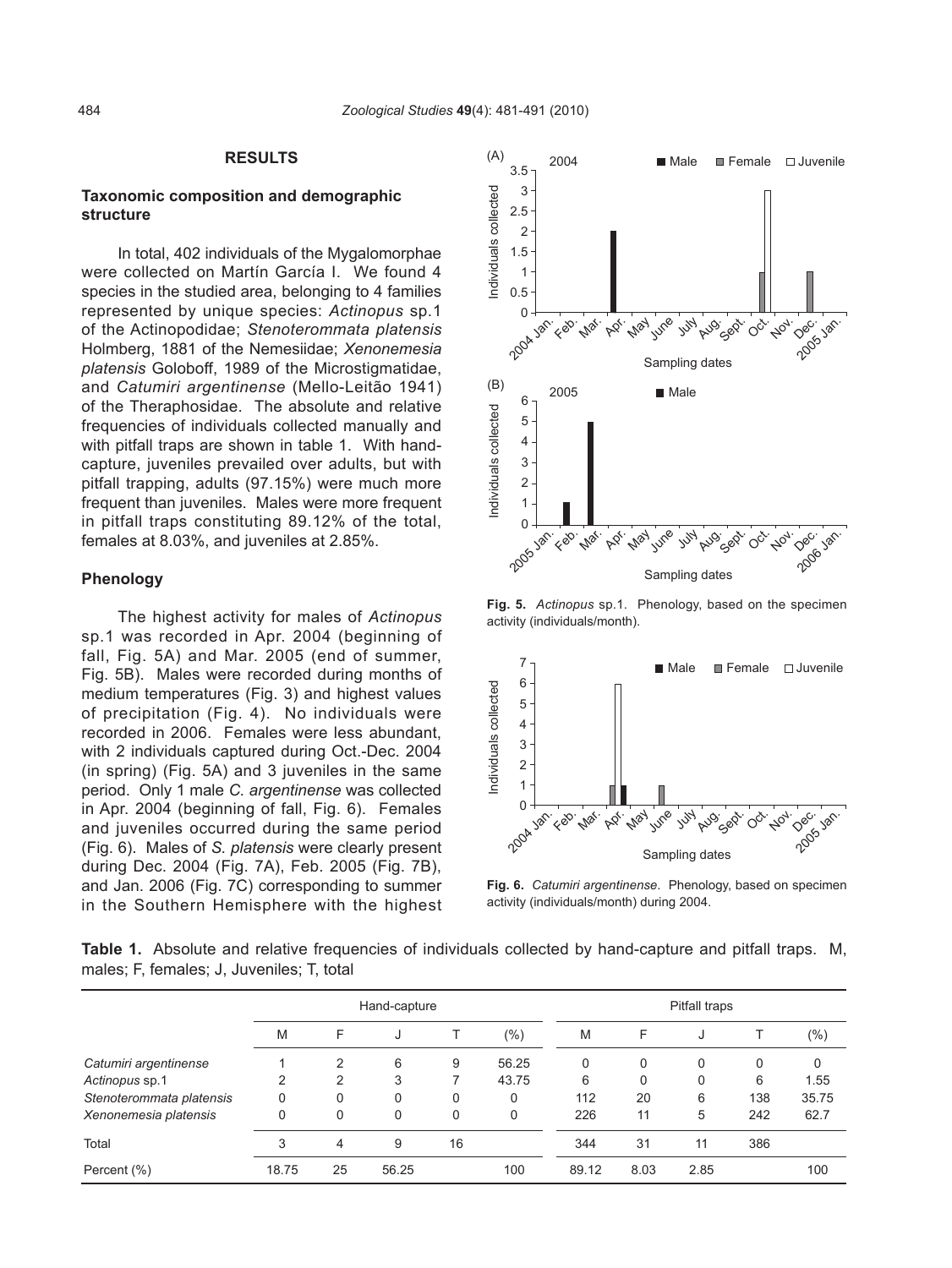7B). In this month on the island, there are lower temperatures and precipitation (Figs. 3, 4). This isolated peak was not observed during the other years. Females were less abundant but showed 1 clear activity peak in Jan. (in summer) 2006. *Xenonemesia platensis* was collected during the entire sampling period (Fig. 8). Males showed 3 activity peaks. The 1st was observed in Aug. 2004 (Fig. 8A), July 2005 (Fig. 8B), and Aug. 2006 (Fig. 8C) corresponding to a winter peak of activity with



**Fig. 7.** *Stenoterommata platensis*. Phenology, based on specimen activity (individuals/month).



**Fig. 8.** *Xenonemesia platensis*. Phenology, based on specimen activity (individuals/month).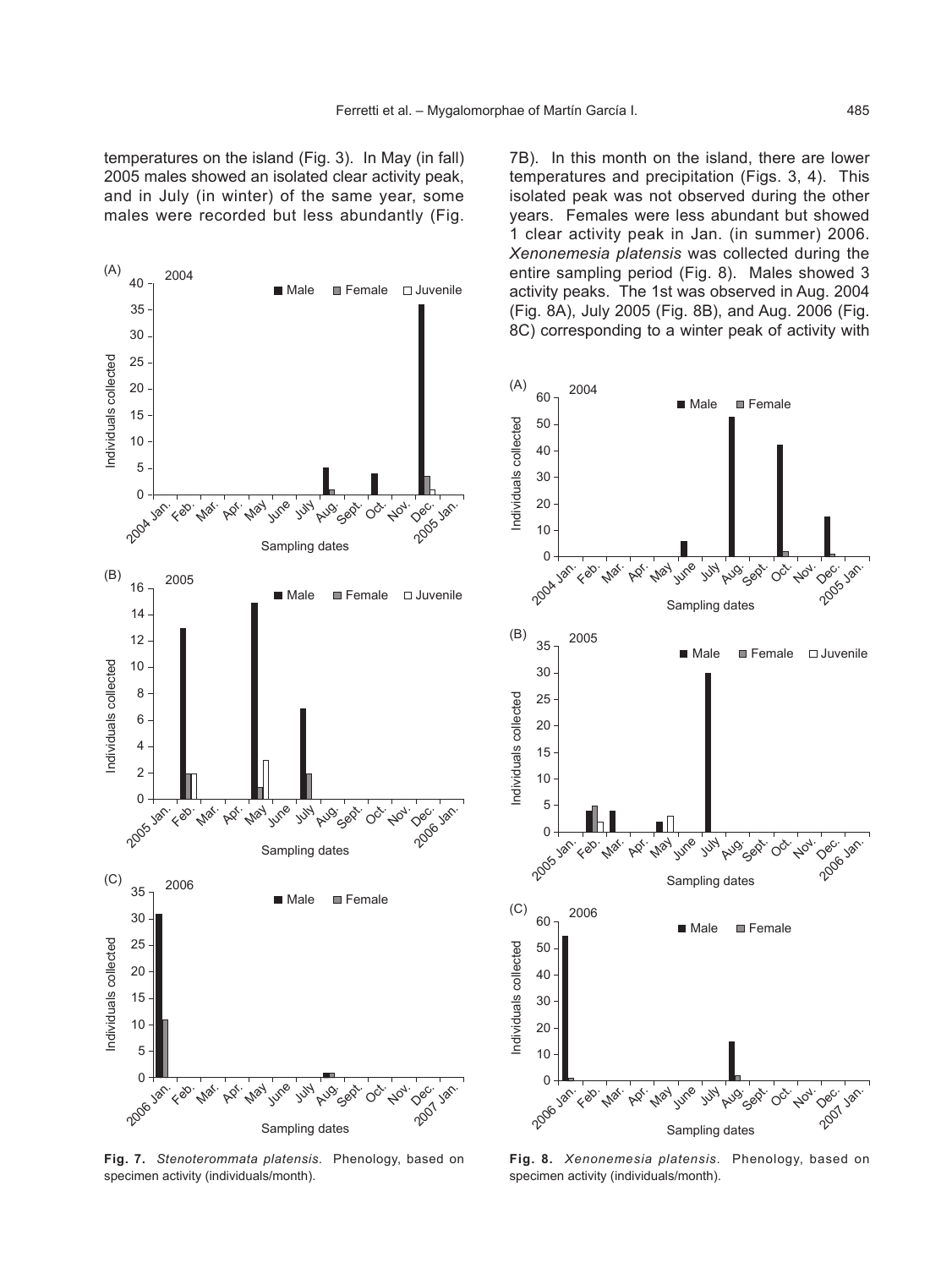low temperatures and precipitation (Figs. 3, 4). The 2nd peak corresponded to Oct. 2004 (spring) (Fig. 8A) with medium values of temperature but higher values of precipitation (Figs. 3, 4), and the 3rd was recorded during Dec. 2004 (Fig. 8A) and Jan. 2006 (in summer) (Fig. 8C) with higher values of temperature but low values of precipitation. Females were less abundant and showed no clear activity peak during the sampling years.

# **Diversity and spatial distribution**

The jungle was the only habitat where all 4 taxa were present (Table 2). *Catumiri argentinense* was present in Apr. and June 2004, and absent during the remaining sampled dates. During Dec. 2004, 3 taxa (*Actinopus* sp.1, *S. platensis*, and *X. platensis*) were present. Then, *X. platensis* and *S. platensis* were recorded together from Aug. 2004 to Aug. 2006. In the sandy habitat, *S. platensis* and *X. platensis* were present in Feb. 2005. In Apr. 2004, only *C. argentinense* was recorded, and *S. platensis* appeared during the other sampled dates (from Aug. 2004 to Jan. 2006). In the shore forest habitat, only *X. platensis* was recorded from Aug. 2004 to Aug. 2006. In the sandy xerophilous forest during Apr. 2004, *C. argentinense* and *Actinopus* sp.1 were present. In Jan. 2006, *X. platensis* was the only mygalomorph recorded. At the airport xerophilous forest, *Actinopus* sp.1, *S. platensis*, and *X. platensis* were present. The habitat preferences of the species among different habitats are shown in table 3. For *C. argentinense* and *Actinopus* sp.1, no significant differences were found for abundances in the different types of habitat. *Stenoterommata platensis* was the only specialist in 1 habitat type, the jungle. We found significant differences for *X. platensis* between the airport xerophilous forest (highest abundance) and the sandy xerophilous forest (Kruskal-Wallis, *p* < 0.05), but no significant differences were found among the remaining habitats (Kruskal-Wallis,  $p > 0.1$ ).

## **DISCUSSION**

The species richness observed was intermediate, although the area of the island is quite small. We found a higher richness than observed in Chile, where only 2 species were found (Sáiz and Calderón 1976), and lower than other regions of Argentina, where at least 6 species were collected in Corrientes Province (Ávalos et

|                          |     | S  | SF | <b>SXF</b> | <b>AXF</b> |     |
|--------------------------|-----|----|----|------------|------------|-----|
| Catumiri argentinense    | 5   |    |    |            |            | 9   |
| Actinopus sp.1           |     |    |    |            | 10         | 13  |
| Stenoterommata platensis | 136 |    |    |            |            | 138 |
| Xenonemesia platensis    | 72  | 16 | 39 |            | 114        | 242 |
| Total                    | 214 | 18 | 39 | 6          | 125        | 402 |

**Table 2.** Distribution frequencies by habitat of individuals of different mygalomorph species collected. J, jungle; S, sandy; SF, shore forest; SXF, sandy xerophilous forest; AXF, airport xerophilous forest; T, total

**Table 3.** Results of Kruskal-Wallis one-way ANOVA test examining habitat preferences of the species among different habitats, *p* < 0.05. S, sandy; SF, shore forest; AXF, airport xerophilous forest; J, jungle; SXF, sandy xerophilous forest. Values followed by the same letters in a row do not significantly differ ( $p > 0.1$ )

| Habitat abundance (mean) |        |        |            |                   |                   |  |  |
|--------------------------|--------|--------|------------|-------------------|-------------------|--|--|
| Species                  |        | SF     | <b>SXF</b> | AXF               | S                 |  |  |
| Catumiri argentinense    | 0.41a  | 0a     | 0.25a      | 0a                | 0.08a             |  |  |
| Actinopus sp.1           | 0.08a  | 0a     | 0.16a      | 0.83a             | 0a                |  |  |
| Stenoterommata platensis | 11.33a | 0b     | 0b         | 0.08 <sub>b</sub> | 0.08 <sub>b</sub> |  |  |
| Xenonemesia platensis    | 6ab    | 3.25ab | 0.08a      | 9.5 <sub>b</sub>  | 1.33ab            |  |  |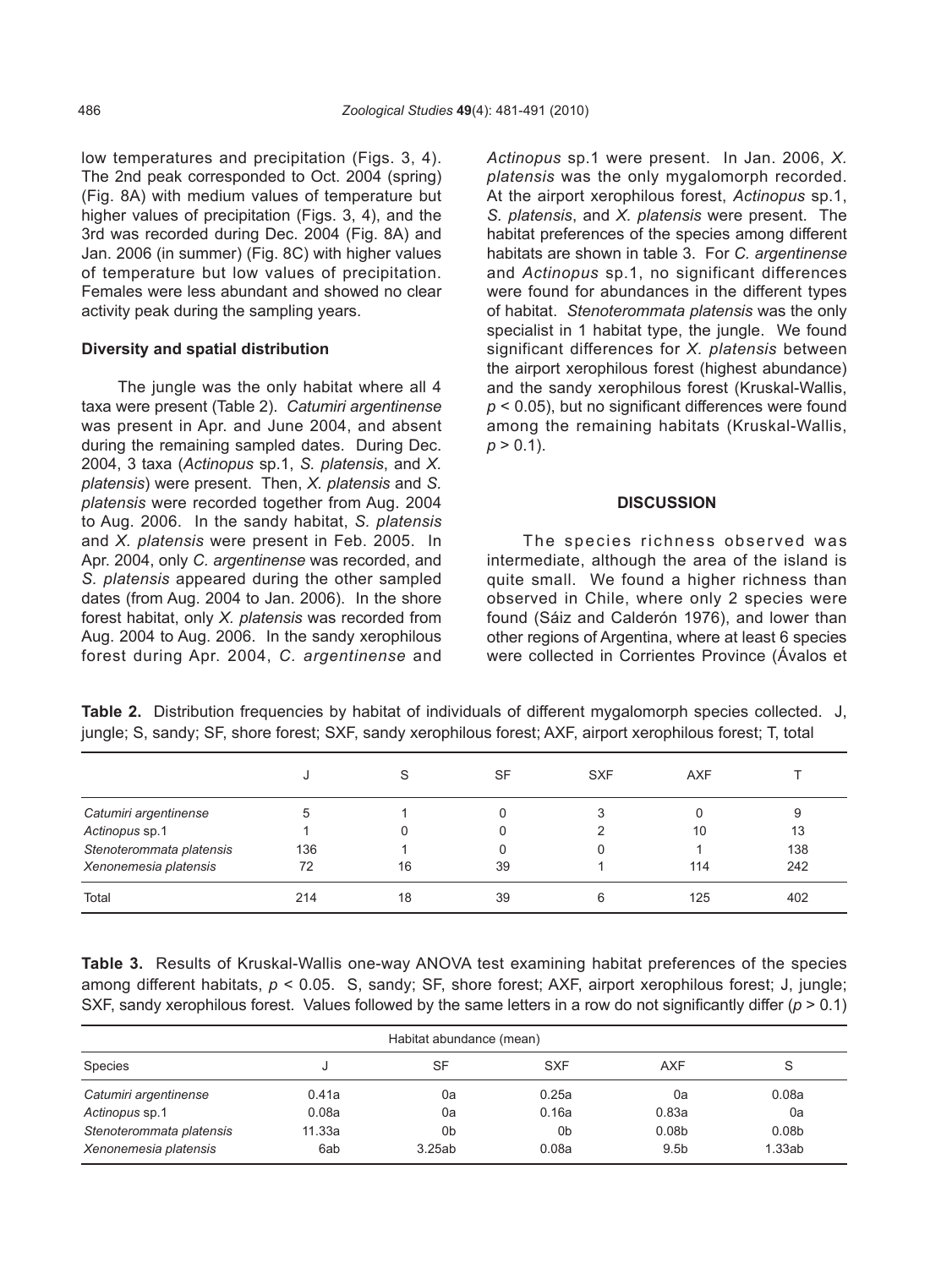al. 2005). In similar areas from the Neotropical region, approximately 4 to 6 mygalomorph species were reported (Pérez-Miles et al. 1993, Sandoval 2005).

# **Taxonomic composition, demographic structure, and phenology**

The Nemesiidae and Microstigmatidae (absent from hand-captured specimens) clearly showed more motility than the other species. The only species of the Theraphosidae present on the island was exclusively collected by hand capture. Hand-capture seemed to be a more effective method for theraphosids because adults live under stones and fallen trees, and thus do not fall into pitfall traps and require more active searching (Pérez-Miles et al. 1993). *Actinopus*  sp.1 was collected in similar numbers in pitfall traps and by hand-capture. This is not common because trapdoor spiders are difficult to collect by hand (Pérez-Miles et al. 1993, Indicatti et al. 2005). This proportion could be explained because individuals collected by hand were mostly wandering males and dispersing juveniles. During hand-capture, juveniles prevailed over adults of *C. argentinense*, due to the extended juvenile stage, longevity of females, and short lifespan of males that characterize the family Theraphosidae (Pérez-Miles et al. 1993, Costa and Pérez-Miles 2002). Moreover, the low number of theraphosids collected could be explained by sampling in daytime, because most wandering males of mygalomorph spiders are nocturnal. The temporal distribution showed that juveniles emerged at the end of summer (Mar.) and in fall (Apr.-May) with high abundances in pitfall traps as was reported by Pérez-Miles et al. (1993). This can be explained by the motility of juveniles in the dispersion stages (Reichling 2000, Shillington and McEwen 2006). The exception was juveniles of *Actinopus* sp.1 which were abundant during spring (Oct.), and this could have been due to the high value of precipitation in this month on the island making more food available for dispersing juveniles. Juveniles of this species possibly balloon in dispersal stages, as was observed for others trapdoor spiders of the family Ctenizidae (Coyle 1983, Coyle et al. 1985). Usually the presence of walking males of the Mygalomorphae is an indicator of the mating period. Males of *Actinopus* sp.1 were observed during rainy periods, so this could have been related to the mating season

of this species. *Xenonemesia platensis* and *S. platensis* were more abundant during the entire summer (Dec., Jan., and Feb.) in relation to high temperature values. Some species however showed different peaks of sexual activity. Males of *S. platensis* were present during an extended period, with a clear activity peak in summer (Dec.- Jan.) and fall (May). In Jan., the large number of males observed could be explained by this species showing greater motility than the other species, but also the number of females that dropped inside the pitfall traps was the highest compared to other months, so this could have increased the number of males due to the pheromone attraction from silk lines of females (Costa and Pérez-Miles 2002, Ferretti and Ferrero 2008) that dropped inside the pitfall traps because these spiders have very limited vision. This effect was not observed in fall, when a small number of males and only a few females were found in the traps. Males of *Stenoterommata* spp. (now identified as *S. crassistyla*, Pérez-Miles) recorded in Uruguay show an uneven seasonal distribution with peaks in fall and spring (Pérez-Miles et al. 1993). In Brazil, *S. arnolisei* Indicatti et al. 2008 presents the highest activity periods for males from the beginning of fall to the end of spring (Indicatti et al. 2008). Females of *S. platensis* were abundant in pitfall traps showing a clear activity peak in summer, thus suggesting high motility of this species, not recorded for other *Stenoterommata* species (Pérez-Miles et al. 1993). In *S. arnolisei*, some females were recorded in spring and summer (Indicatti et al. 2008). Males of *X. platensis* showed a broader sexual period than did *S. platensis*, with 3 sexual activity peaks in summer, spring, and winter. Males of a Brazilian Microstigmatidae, *X. araucaria* Indicatti et al. 2008, are more active during spring and summer (Indicatti et al. 2008). The peak in winter could occur as a way to avoid an overlap of the sexual period with *S. platensis*, because both species share the same habitat type. Moreover, *S. platensis* shows sexual activity in fall, perhaps to avoid the sexual period of *X. platensis*. The winter sexual activity of *X. platensis* could also be a mechanism to avoid potential predators, which show low frequencies and activities during this period (Pérez-Miles et al. 1993).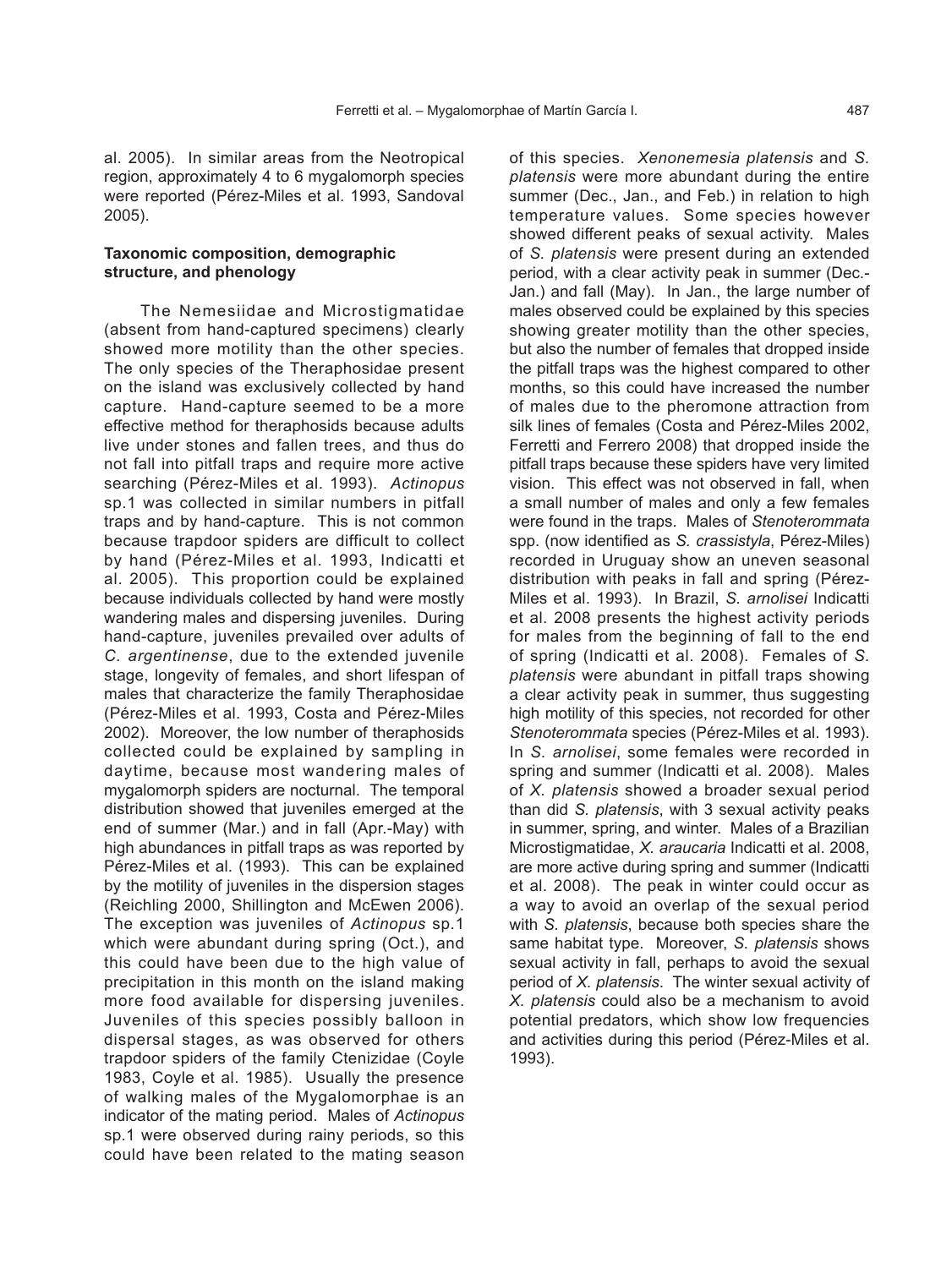#### **Diversity and spatial distribution**

The differences detected for species density among habitats do not suggest a marked spatial pattern for the distribution and diversity of mygalomorph spiders. Spider diversities recorded in a complex and diverse habitat such as the jungle and in habitats exhibiting lower structural complexity, such as the airport xerophilous forest (modified habitat) were similar. These results led to the conclusion that the structural complexity of the habitat might not determine the diversity or spider species composition of mygalomorphs on the island, in contrast to what other authors cited for araneomorphs (Hatley and MacMahon 1980, Raizer and Amaral 2001, Pinkus-Rendón et al. 2006). Perhaps some differences determining the diversity could be found by examining litter and substrate complexity; litter can provide an important variety of microhabitats for mygalomorphs (Pinkus-Rendón 2006). The jungle was the only habitat that contained all 4 species and had 1 specialist, *S. platensis*. This may have been due to the great extent this habitat occupies on the island. Moreover, the preference showed by *S. platensis* was similar to *S. crassystila* in Uruguay, which occupies similar shelters as *Mecicobothrium thorelli*, that is found in wet soils protected by a dense vegetal cover (Pérez-Miles et al. 1993). No habitat preference was reported for *S. arnolisei* in Brazil, suggesting that *Stenoterommata* species are tolerant of different habitat conditions (Indicatti et al. 2008). That would not be the case for *S. platensis* on Martín García I. *Xenonemesia platensis* seemed to be tolerant of disturbed environments, showing preference for the airport xerophilous forest. In the shore forest, this species was the only mygalomorph present. This species was collected on river banks of the Uruguay River, under stones, and in wet and gloomy places. Also, this species was collected in a modified habitat and a xerophilous environment (Goloboff 1988). Among other Brazilian Microstigmatidae, *X. araucaria* was recorded in both disturbed Araucaria forests and pines silviculture habitat (Indicatti et al. 2008). The other recorded species, *Actinopus*  sp.1 and *C. argentinense* showed no preferences for the studied habitat types, perhaps due to the low number of individuals of these species. The sandy, shore forest, and sandy xerophilous forest habitats showed similar results, considering the qualitative composition of mygalomorph species, mainly due to the dominance of *X. platensis* in

xerophilous environments.

# **Spider distributional patterns in a geological context**

The Río de la Plata Craton, which crops out in both Argentina and Uruguay, is thought to be one of the main Precambrian shield areas of the South American continent (Pankhurst et al. 2003). This relatively small cratonic fragment extends from the Southern province of Buenos Aires in Argentina up to the Rio Grande Do Sul and possibly the Santa Catarina state of southeastern Brazil. Most of the area of Uruguay is included in this craton (Rapela et al. 2007) with rocks of Early Proterozoic ages (ca. 2500-2000 Ma). The Uruguayan Shield is composed of 3 major tectonic units, namely from west to east: Piedra Alta Terrane (PAT), Nico Pérez Terrane (NPT), and Cuchilla Dionisio Terrane (CDT) (Mallman et al. 2007). In Argentina, rocks assigned to this craton are known from Martín García I. in the Río de la Plata estuary (Dalla Salda 1981), boreholes in the plains of northeastern Argentina, and the Sierras Septentrionales of southern Buenos Aires (Tandilia) (Dalla Salda 1999). Martín García I. consists of a small remnant of rocks of the Precambrian crystalline basement, with the oldest rocks dating from 2,085-2,050 Ma (Dalla Salda 1981). Considering the limited dispersal abilities of mygalomorphs, with the exceptions of indications of ballooning on juveniles of *Actinopus* spp. as observed in ctenizid spiders (Coyle 1983, Coyle et al. 1985), and the distances from the island to the coast, these features seem to be an effective barrier for dispersal of these spiders, and they thus have been affected by vicariance events. Although some of the species present on the island lack an evolutionary hypothesis and the genus *Stenoterommata* might be paraphyletic (Goloboff 1995), we compared the distribution of these species with some species present on areas related to the Río de la Plata Craton. *Stenoterommata platensis* is present on the island of Martín García, Buenos Aires, Entre Ríos, and Misiones (Argentina) (Goloboff 1995) and is absent from Uruguay and Brazil (Fig. 9), where other species of *Stenoterommata* are recorded. *Stenoterommata palmar* Goloboff 1995 is recorded in Argentina (Entre Ríos and Corrientes, not on the island) (Goloboff 1995) and Río Grande do Sul and Santa Catarina (Indicatti et al. 2008), which are the limits reported for the Río de la Plata Craton (Rapela et al. 2007). *Stenoterommata crassistyla*,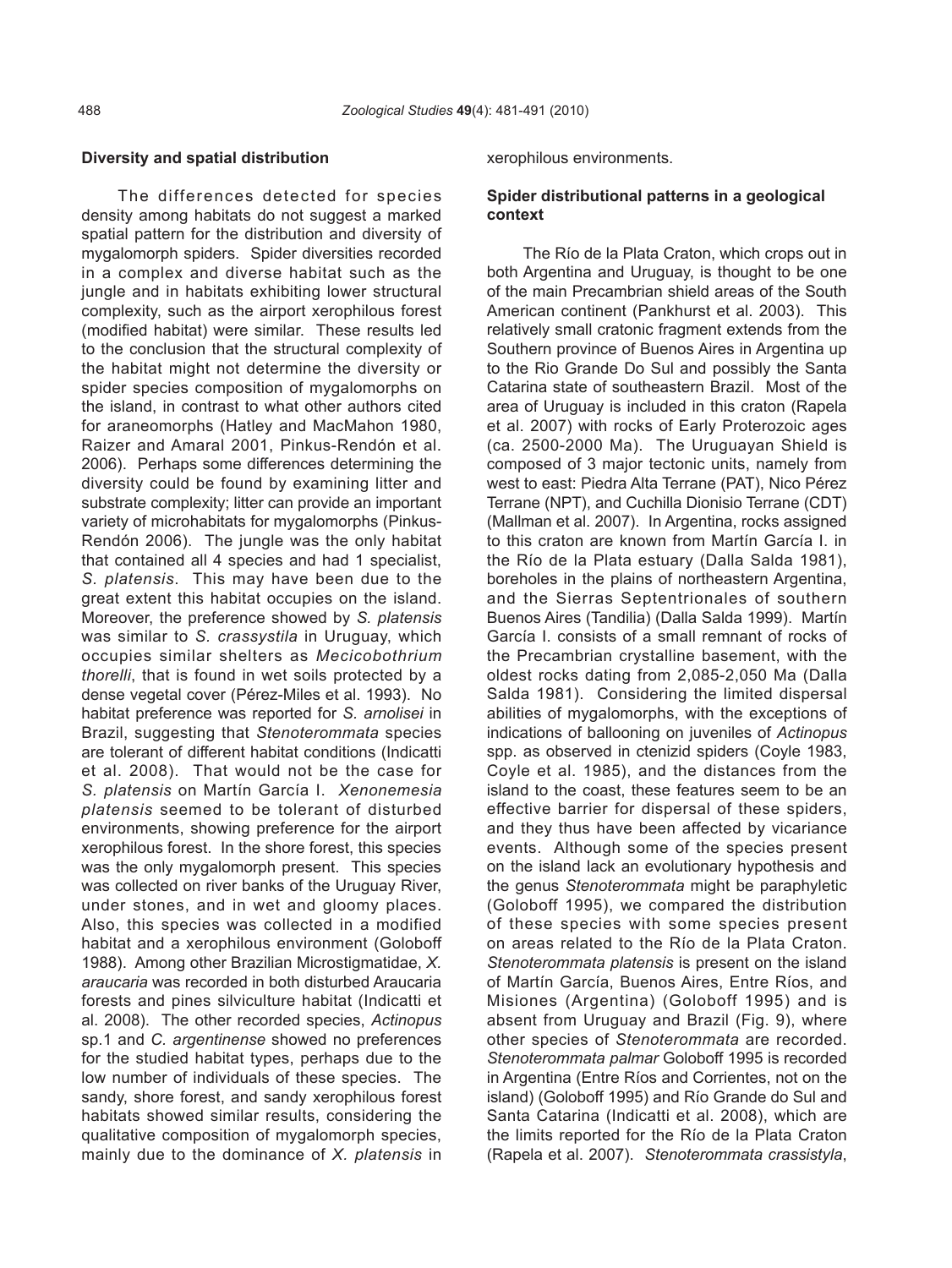is distributed in Argentina (Buenos Aires and Entre Ríos), and in Uruguay, is present at Sierra de las Animas (NPT) and Montevideo (PAT) (Goloboff 1995). One possible explanation for the distribution patterns of these 3 different species of *Stenoterommata* could be the vicariance events that led to these remnants of the Río de La Plata Craton. *Xenonemesia platensis*, recorded for the 1st time on the island, showed the most restricted distribution. This species is also distributed in Buenos Aires and Entre Ríos (Argentina) (Goloboff 1988) (Fig. 9). In Uruguay, *X. platensis* is present at Montevideo (PAT), Lavalleja (NPT), and Colonia (Fig. 9). In Brazil, this species is distributed at Río Grande do Sul (Indicatti et al. 2007) (Fig. 9). The general distribution pattern could have been influenced by the geological history related to the

Río de la Plata Craton, but unfortunately, there are no data on the diversity of mygalomorph spiders in the Tandilia system in Buenos Aires, where the craton also remains unaffected. The presence of the species in Entre Ríos Province (Argentina) can be explained by the transgressions and regressions of the sea through the Río de la Plata River after 2.9 Ma, with an immense sedimentary input that filled in the outlet of the deltaic systems, and the waters were forced to overrun a marginal riverbed that flowed by the current Uruguay River and resulted in the Río de la Plata River (Violante and Parker 1999). *Catumiri argentinense* seems to show a broad distribution, occurring in most of the hilly zones of Argentina (Fig. 9), although it is likely to have attained this distribution through dispersal, but the age of that dispersal is unknown.



**Fig. 9.** Map showing the distribution of the species present on Martín García I. (*Actinopus* sp.1 was not included because of its uncertain taxonomic status).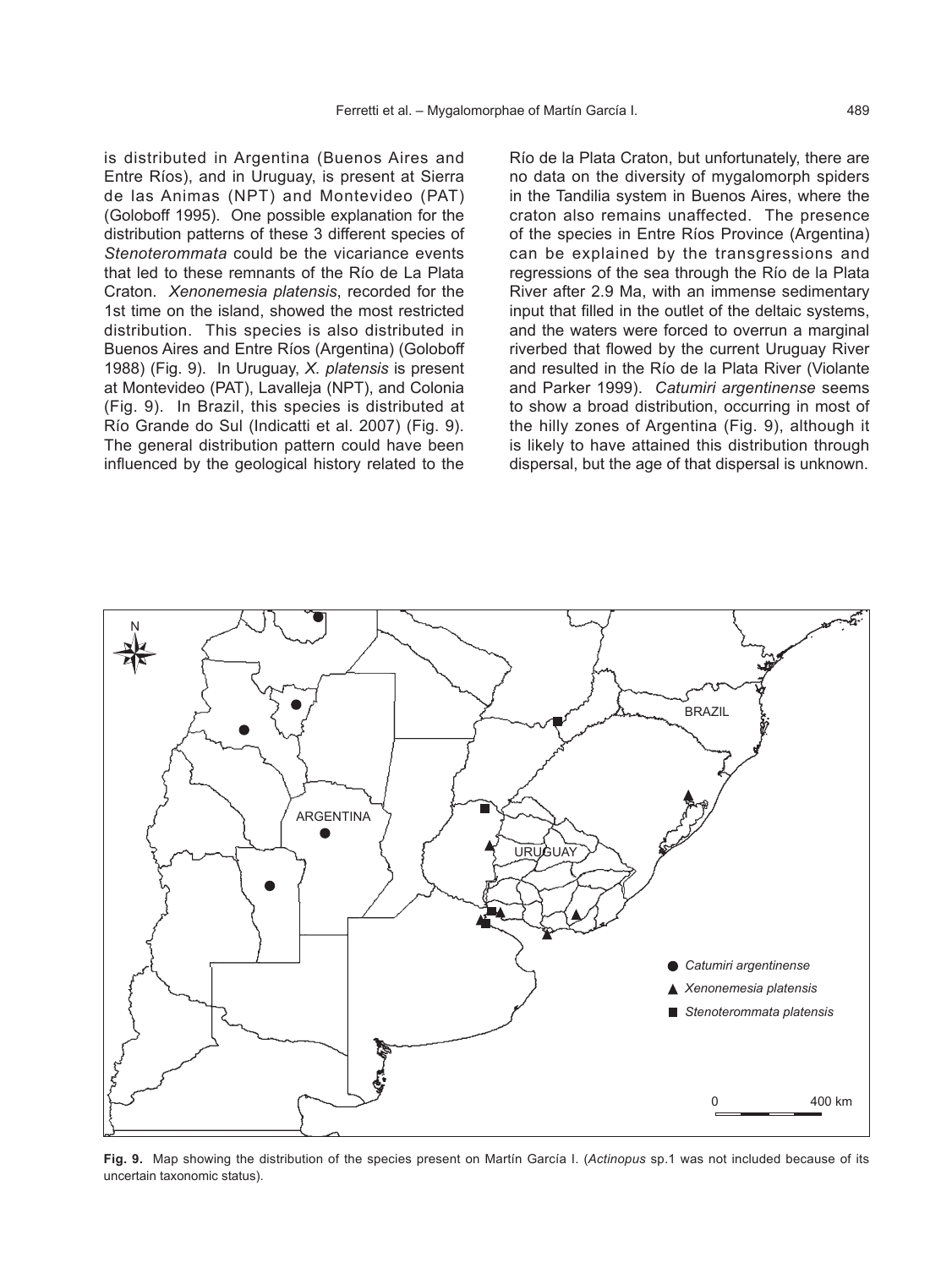**Acknowledgments:** We thank Anita Aisenberg for her helpful comments on an early draft of the manuscript. We would like to thank the Direction of Protected Natural Areas (La Plata) and OPDS (Organismo para el desarrollo sostenible). We are appreciative of Mr. J. Barneche for his invaluable work on field collections at Martín García I. Thanks go to S. González for her helpful comments on aspects of sampling on the island. Thanks also go to C. Sanchez Chopa and P. Martin for their help with statistics. This work was financially supported by CONICET (PIP 2202). N.F. was supported by a CONICET fellowship.

## **REFERENCES**

- Ávalos G, GD Rubio, ME Bar, MP Damborsky, EB Oscherov. 2005. Composición y distribución de la araneofauna del Iberá. Resúmenes de las Comunicaciones Científicas y Tecnológicas, Univ. Nacional del Nordeste. Available at http:/www.unne.edu.ar/sgcyt.biologia.030 (Accessed 23 Sept. 2009).
- Ávalos G, GD Rubio, ME Bar, A González. 2007. Arañas (Arachnida: Araneae) asociadas a dos bosques degradados del Chaco húmedo en Corrientes, Argentina. Rev. Biol. Trop. **55:** 899-909.
- Baerg WJ, ed. 1958. The tarantula. Lawrence, KS: Univ. of Kansas Press.
- Bond JE, DA Beamer, T Lamb, M Hedin. 2006. Combining genetic and geospatial analyses to infer population extinction in mygalomorph spiders endemic to the Los Angeles region. Anim. Conserv. **9:** 145-157.
- Churchill TB, J Arthur. 1999. Measuring spider richness. Effect on different sampling methods and spatial and temporal scales. J. Insect. Conserv. **3:** 287-295.
- Costa FG, F Pérez-Miles. 2002. Reproductive biology of Uruguayan theraphosids (Araneae, Theraphosidae). J. Arachnol. **30:** 571-587.
- Coyle FA. 1983. Aerial dispersal by mygalomorph spiderlings (Araneae, Mygalomorphae). J. Arachnol. **11:** 283-286.
- Coyle FA, MH Greenstone, AL Hultsch, CE Morgan. 1985. Ballooning mygalomorphs: estimates of the masses of *Sphodros* and *Ummidia* ballooners (Araneae: Atypidae, Ctenizidae). J. Arachnol. **13:** 291-296.
- Coyle FA, WR Icenogle. 1994. Natural history of the California trapdoor spider genus *Aliatypus* (Araneae, Antrodiaetidae). J. Arachnol. **22:** 225-255.
- Coyle FA, WA O'Shear. 1981. Observations on the natural history of *Sphodros abboti* and *Sphodros rufipes* (Araneae, Atypidae), with evidence for a contact sex pheromone. J. Arachnol. **9:** 317-326.
- Dalla Salda LH. 1981. El basamento de la isla Martín García, Río de la Plata. Rev. Asoc. Geol. Arg. **36:** 29-43.
- Dalla Salda LH. 1999. Cratón del Río de la Plata, 1: Basamento granítico-metamórfico de Tandilia y Martín García. An. Del Inst. de Geol. Y Rec. Min. (SEGEMAR) **29:** 97-100.
- Ferretti N, A Ferrero. 2008. Short communication: courtship and mating behavior of *Grammostola schulzei* (Schmidt 1994) (Araneae: Theraphosidae), a burrowing tarantula

from Argentina. J. Arachnol. **36:** 480-483.

- Goloboff PA. 1988. *Xenonemesia*, un nuevo género de Nemesiidae (Araneae, Mygalomorphae). J. Arachnol. **16:** 357-363.
- Goloboff PA. 1995. A revision of the South American spiders of the family Nemesiidae (Araneae, Mygalomorphae). Part I: Species from Peru, Chile, Argentina and Uruguay. B. Am. Mus. Nat. Hist. **224:** 1-189.
- Guadanucci JPL. 2004. Description of *Catumiri* n. gen. and three new species (Theraphosidae: Ischnocolinae). Zootaxa **671:** 1-14.
- Hatley C, J MacMahon. 1980. Spider community organization: seasonal variation and the role of vegetation architecture. Environ. Entomol. **9:** 632-639.
- Indicatti RP, DF Candiani, AD Brescovit, HF Japyassú. 2005. Diversidade de aranhas (Arachnida, Araneae) de solo na bacia do reservatório do Guarapiranga, São Paulo, São Paulo, Brasil. Biota Neotrop. **5:** 1-12.
- Indicatti RP, SM Lucas, AD Brescovit. 2007. A new species of the spider genus *Xenonemesia* Goloboff and first record of *X. platensis* Goloboff from Brazil (Araneae, Mygalomorphae, Microstigmatidae). Zootaxa **1485:** 43-49.
- Indicatti RP, SM Lucas, R Ott, AD Brescovit. 2008. Litter dwelling mygalomorph spiders (Araneae: Microstigmatidae, Nemesiidae) from Araucaria Forests in southern Brazil, with the description of five new species. Rev. Bras. Zool. **25:** 529-546.
- Jackson RR, SD Pollard. 1990. Intraspecific interactions and the function of courtship in mygalomorph spiders: a study of *Porrothele antipodiana* (Araneae, Hexathelidae) and a literature review. New Zeal. J. Zool. **17:** 499-526.
- Kotzman M. 1990. Annual activity patterns of the Australian tarantula *Selenoscomia stirlingi* (Araneae, Theraphosidae) in an arid area. J. Arachnol. **18:** 123-130.
- Lahitte HB, JA Hurrell, eds. 1997. Plantas de la Costa. Buenos Aires: Literature of Latin America.
- Main BY. 1978. Biology of the arid-adapted Australian trapdoor spider *Anidiops villosus* (rainbow). Bull. Br. Arachnol. Soc. **4:** 161-175.
- Main BY. 1987. Ecological disturbance and conservation of spiders: implications for biogeographic relics in southwestern Australia. *In* J Majer, ed. The role of invertebrates in conservation and biological surveys. Perth, Australia: Western Australian Department of Conservation and Land Management Report, pp. 89-98.
- Mallman G Jr, J Chemale, JN Ávila, K Kawashita, RA Armstrong. 2007. Isotope geochemistry and geochronology of the Nico Pérez Terrane, Río de la Plata craton, Uruguay. Gondwana Res. **12:** 489-508.
- McKinney ML. 1997. Extinction vulnerability and selectivity: combining ecological and paleontological views. Annu. Rev. Ecol. Syst. **28:** 495-516.
- Minch EW. 1979. Burrow entrance plugging behavior in the tarantula *Aphonopelma chalcodes* Chamberlin (Araneae: Theraphosidae). Bull. Br. Arachnol. Soc. **4:** 414-415.
- Pankhurst RJ, A Ramos, E Linares. 2003. Antiquity of the Río de la Plata craton in Tandilia, southern Buenos Aires province, Argentina. J. South. Am. Earth Sci. **16:** 5-13.
- Pérez-Miles F, FG Costa, E Gudynas. 1993. Ecología de una comunidad de Mygalomorphae criptozoicas de Sierra de las Animas, Uruguay (Arachnida, Araneae). Aracnología. **17/18:** 1-22.
- Pinkus-Rendón MA, JL León-Cortés, G Ibarra-Núñez. 2006.